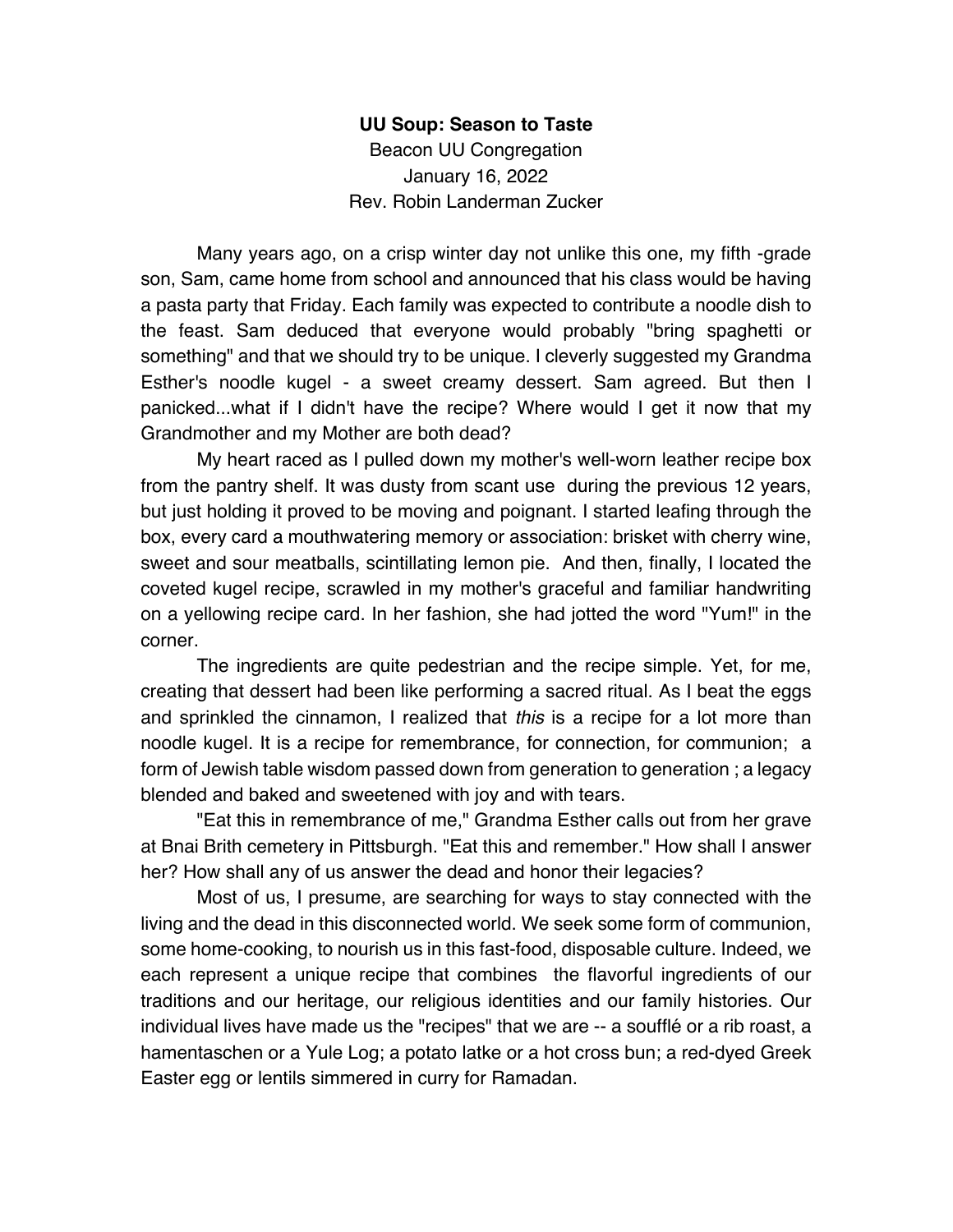The question remains whether we have access anymore to this table wisdom or if we find ourselves increasingly cut off from the feast. "Thou artest what thou eatest," quipped Brillat-Savarin. And if this is true, then, for better or for worse, we aren't what we used to be, because many of us no longer eat the foods we grew up on, literally *and* metaphorically speaking.

Studies show that fewer and fewer Americans even know how to cook, or make the attempt. We rely increasingly on quick processed microwaveable meals and meal kits that fit into our increasingly processed lifestyles and current food fads. In America, our individual uniqueness can, at times blend into one big Cheeseburger (or Beyond Burger) with fries.

Dan Smith, a colleague from Harvard Divinity School, commented on this phenomenon in his sermon, "The Roots of Memory." He writes: "Our memories are being anaesthetized by unceasing demands of that which is trivial, fleeting and fashionable. I suspect we might even spend more time thinking about the memory in our computers than the memories in our lives, our religions, and our families."

Smith reminds me that the Hebrew word for remember is *Zakar*, which in biblical times carried not just a passive and nostalgic sense of recalling the past, but it had an active sense as well. To remember the commandments for the ancients was not just a matter of recital, but of observance. Likewise, remembering Jesus meant acting as he acted. "Believe it or not," writes Smith, " there is something very irreligious about forgetting, because being religious is about being rooted in the shared memory of community. The church is more than anything else, a community of memory."

In Unitarian Universalism, my adopted tradition, I often wonder (even, fret) about the degree of communal memory or the level of familiarity with the UU "recipe." Critics both inside and outside of our movement suggest that we are a smorgasbord of side dishes with no main course; a "salad bowl religion," or worse, a twice-warmed Sunday supper of what Grandma Esther would call *Kakapitzamadritza* -- leftovers!

In reality, I believe that we are a more akin to a soup base that has simmered for centuries, rich in its integrity, courage, and faithfulness. Just as the word religion itself implies a "binding together, " our UU soup blends cabbage from Transylvania, sausage from Poland, corn from the Iowa Sisterhood, fine wine from the Enlightenment, a meaty bone from the New Englanders. "Eat this in remembrance of me," calls out Michael Servetus, William Ellery Channing, Olympia Brown. How shall we answer them?

Apprenticing to our individual family legacies takes commitment and courage. I'm grateful that my mother took the time so that I could make noodle kugel for my son's fifth grade class. Likewise, apprenticing to our UU past takes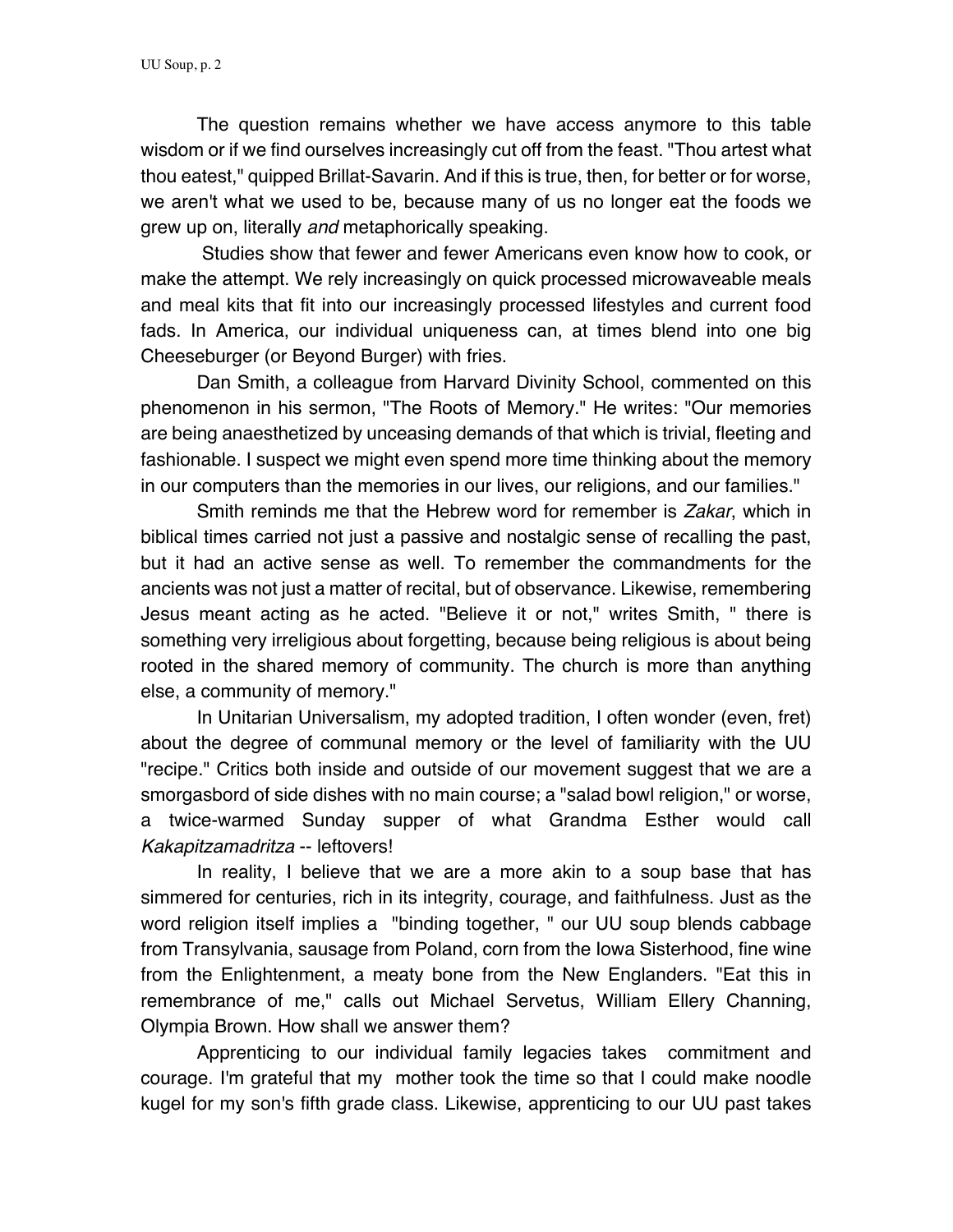time, just as Nancy Aronie's long-simmering "Yesterday's Soup" [in our reading this morning] requires many hours to become something more than "water with things floating in it." UU scholar and minister Paul Rasor has noted that "many of us UUs are so eager to reject our religious past that we try to start over from scratch every generation."

And I agree with Paul's conclusion that, ultimately, this approach to UUism is both unnecessary and self-defeating. Instead, we can begin by researching the ingredients that comprise our UU soup base -- the history, theologies, principles, purposes, and sources -- before we creatively toss in reclaimed morsels from our religious upbringings (as I have with my Jewishness);

along with the amounts of salt or pepper or herbs or vegetables that makes the soup palatable for each of us in our quests for religious truth and meaning and the creation of a grounded credo. This may not our Grandmother's recipe of faith, but it nourishes many of us. And in the end, I know Grandma would want to see us well-fed.

You may not be aware that the meaning of the word "credo" is "what we willingly give our hearts to." Well, since its been said that a way to a person's heart is through their stomach, let's get started on a batch of savory and satisfying UU soup, by gathering together our ingredients and retrieving a large stock pot from the cupboard...we'll need it.

First, if science offers us a way to explain the world and religion provides a context for living in it, then, by all means, we are *really* a religion. Our religious "principles" respond powerfully to the challenges of living in this oft-perplexing world. Moreover, we are a religion with a time-tested, blue-ribbon recipe, and it is simply not accurate or fair for us to be defined or to self-define as merely "creedless."

Former UUA President Bill Schulz, who wrote our chalice lighting today, remarks that "to affirm creedlessness alone may be to get the process right but to lose one's vision of what is most important along the way.If UUism is to be a religion worthy of its name, it must provide a faith in substance and not just style, in meaning not just in manner, in power and not just in process." In other words, we need to cook up an honest but creative soup that is rich, layered and filling.

The danger we UUs face, as do all people of faith, is in ripping open a packet of instant Cup-of-soup, gobbling it on the run, and convincing ourselves that we've accomplished the same depth of spiritual experience. As Schulz suggests, we need to acknowledge that religion is a meal, not a snack. It is chowder rather than broth, or at least it should be. Woody Allen once said, "I read War and Peace in twenty minutes. Its about Russia." That's how some of us approach religion at times, and not surprisingly, it fails to satisfy our hunger.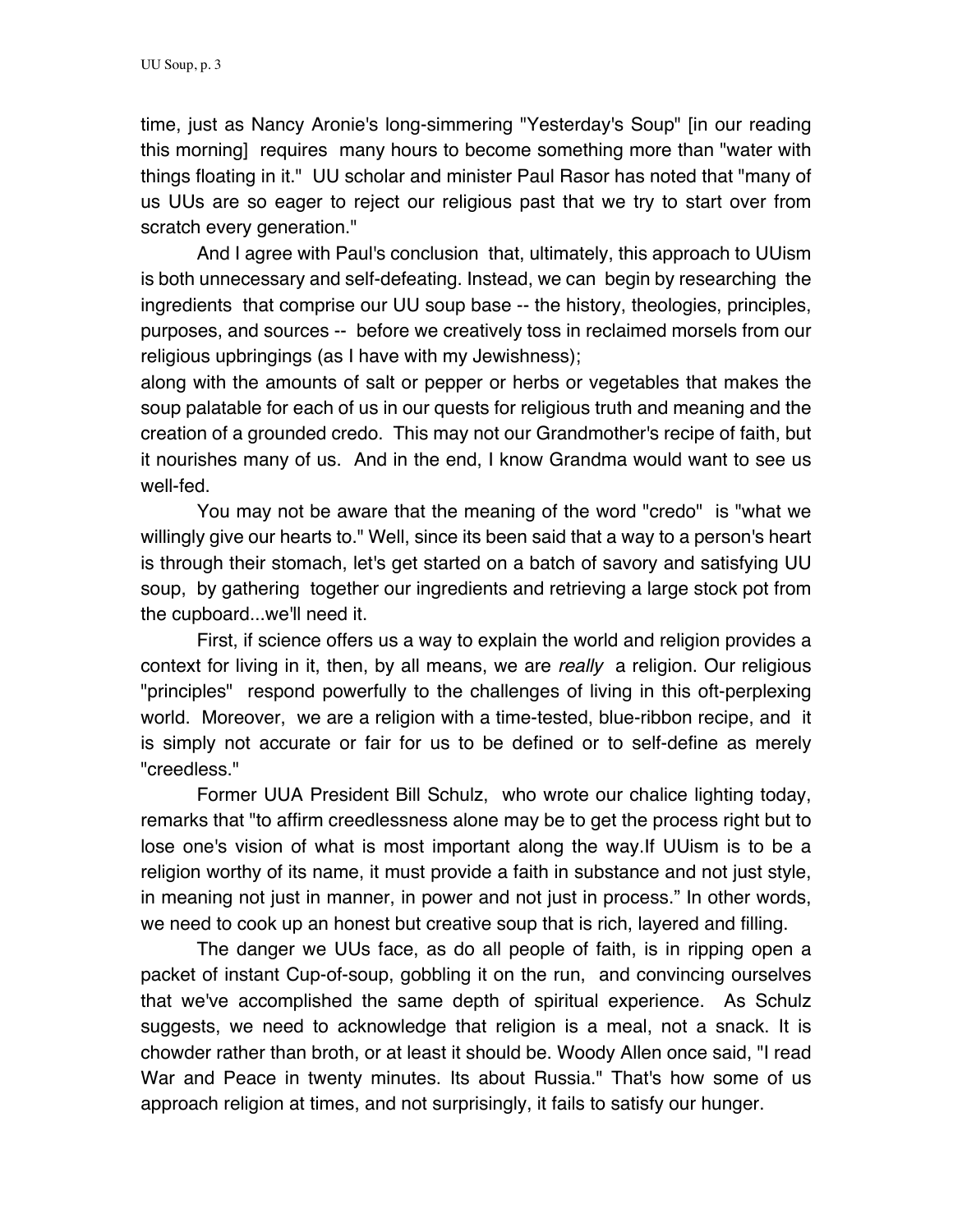Although we might not always be aware of it, our tradition is more refined than a haphazard *Mrs. Murphy's Chowder* of borrowing, hyphenating, and rejecting. Our soup base is thickened and flavored by Enlightenment root values such as freedom for the individual conscience, the use of reason and discernment, compassionate engagement with the world, a healthy pinch of skepticism, openness to the sacred in its many forms, the free pulpit and the free pew.

And just as potatoes marry carrots and kidney beans ignite chickpeas in "Yesterday's Soup," conscience merges with compassion, reason blends with reverence, skepticism ignites wonder, and our UU soup takes on a vibrant and flavorful life of its own.

Some of you may be familiar with the timeless folk tale, Stone Soup , in which three soldiers happen upon a village. In turn, the peasants hide all their food in barns and under mattresses. In the clever battle of wits that ensues, the soldiers propose to make a wonderful soup with three stones. But, of course, they explain, its so much better if one adds a carrot or two; some meat and barley would be nice, an onion, perhaps some cabbage or potato.

Ultimately, the soup is a savory stew shared by the villagers , who dine and dance and sing together in a way they hadn't in years. Imagine, a rich man's soup and all from a few stones! In the morning the whole village gathers in the square for a warm send-off. "Many thanks for what you taught us," said the peasants. "We shall never go hungry now that we know how to make soup from stones."

Coincidentally, we UUs can also concoct a marvelous soup from stones to stave off our religious hunger and bind us together in religious community. I'm speaking now of James Luther Adams' *Five Smooth Stones of Liberalism,* a profound religious affirmation and an eloquent expression of our faith. Each stone adds its flavor and texture to our soup base --they are:

1. Revelation is continuous; 2. all association between persons ought to be voluntary, rather than coercive; 3. there is a moral obligation to direct one's effort toward the establishment of a just and loving community; 4. the form of virtue is not immaculate, rather it requires social incarnation; and 5. resources, divine and human, are available for the achievement of meaningful change, justifying an attitude of ultimate optimism. Tasty stuff, isn't it?; especially when each villager takes part by tossing in some meaningful morsel.

Now that I've whet your appetite and our soup base is set to simmer, let's turn to the process of individual seasoning that so keenly distinguishes us as a religious tradition.Surely, we are in agreement that UUism is not a *soufflé* that can be easily messed up if we botch the recipe. And most of us are likely glad of it. Nonetheless, in my view, we're still obligated to undertake both a *free* and a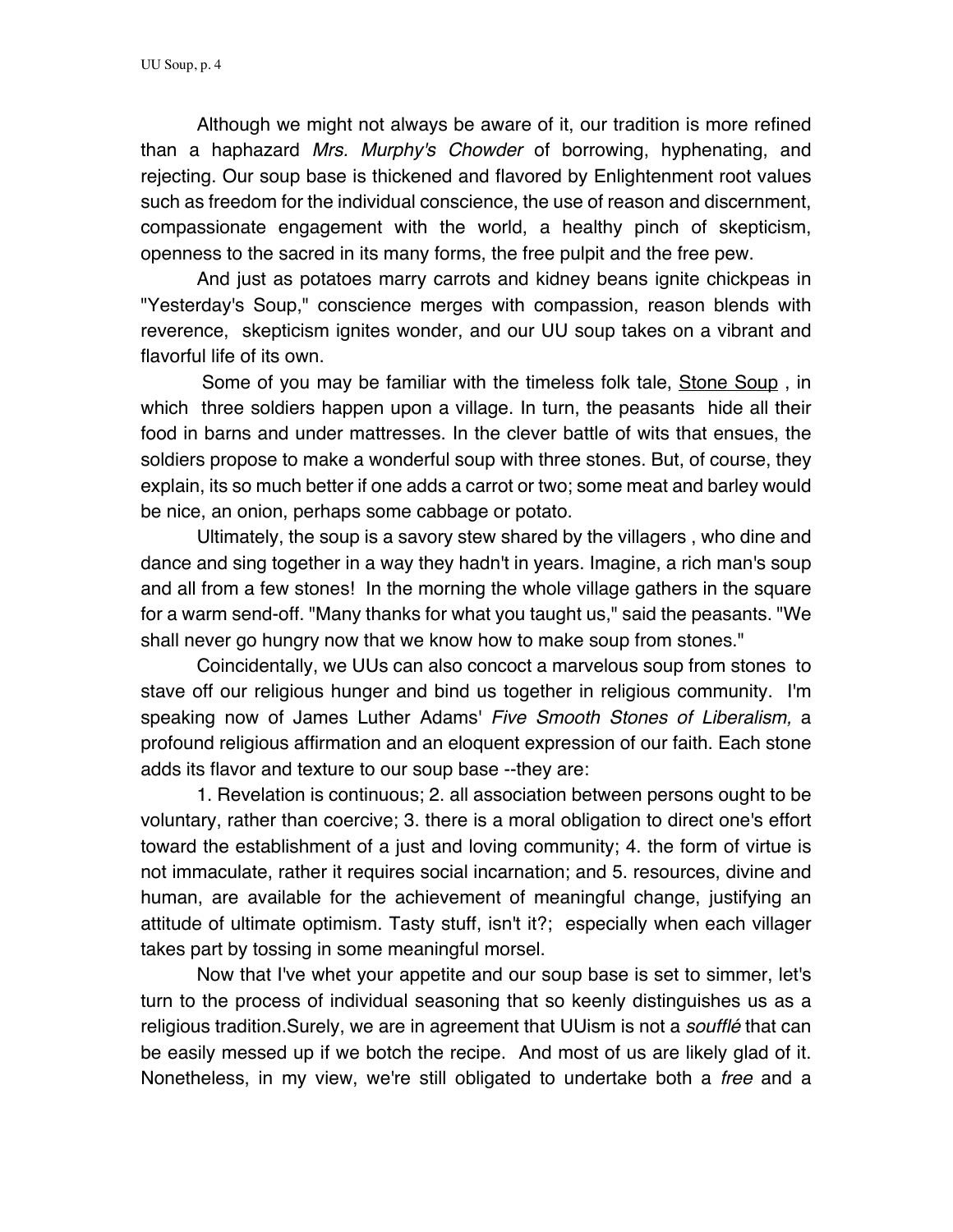*responsible* search for truth and meaning (our fourth principle) or to continue our soup metaphor, to season the stock pot with both creativity and integrity.

The UUA put out a pamphlet some years ago, titled, " Can I Believe Anything I Want?" As the author Elizabeth Strong put it, "UUism is not the freedom to believe anything or nothing. It is the freedom to reason and feel your own way to what the evidence leads you to believe." "You have the freedom to form your own beliefs," she writes," but there are responsibilities that go with this freedom.

Such as: understanding why you believe as you do (how did your recipe evolve?); learning from your experiences (have some soup experiments gone bad?) , using your mind to reason and find answers (more salt or less?); exploring the beliefs and practices of the world's religions ( how much curry in Mulligatawny?) ; and learning about UUism, past and present (what went into the soup base in the first place?).

And then, once our UU soup has simmered and bubbled and blended and merged, after we've tossed in the seasonings that make the soup most palatable for each of us, after we've oohed and ahhed, and stirred, and added, and experienced that "Oh no, I ruined it" terror, then we can savor that first steaming spoonful and serve this rich, layered "Yesterday's Soup" proudly to our families, our friends, and even our detractors.

But remember, we can only heat up the same soup so many times before bacteria begins to form. We need to either live in accordance with our religious recipes or update them boldly when they become bland. Yes, soup is the ultimate comfort food, yet whenever our religion feels fully comfortable and clear, safe and warm, totally cheerful and free of care, whenever it makes no undue demands on our time, our conscience, our creativity, or our tried and true assumptions - whenever its that simple, its not enough...it is Today's Soup -- water with floating things.

So, I encourage you to search further, dig deeper. Chop, peel, and simmer. Sacrifice a little more. Be braver..try to touch the outer limits of our faith. Let religion ground our joy, but let it also shake us. But mostly, let it sustain us like a steaming bowl of nourishment on a wintry afternoon. You can share this quest with me beginning Feb 6 from 12-1:15 on zoom as we explore and discuss the book A Faith for all seasons" and how our liberal religion can respond to the crises and realities we experience. Details and links to the materials are in the e-news and on our website.

I believe that in a life and in a religion examined, there is always food for thought and a place for reclaimed wisdom. What wisdom might *you* be yearning to find in the recipe boxes of your personal past and our shared UU history?